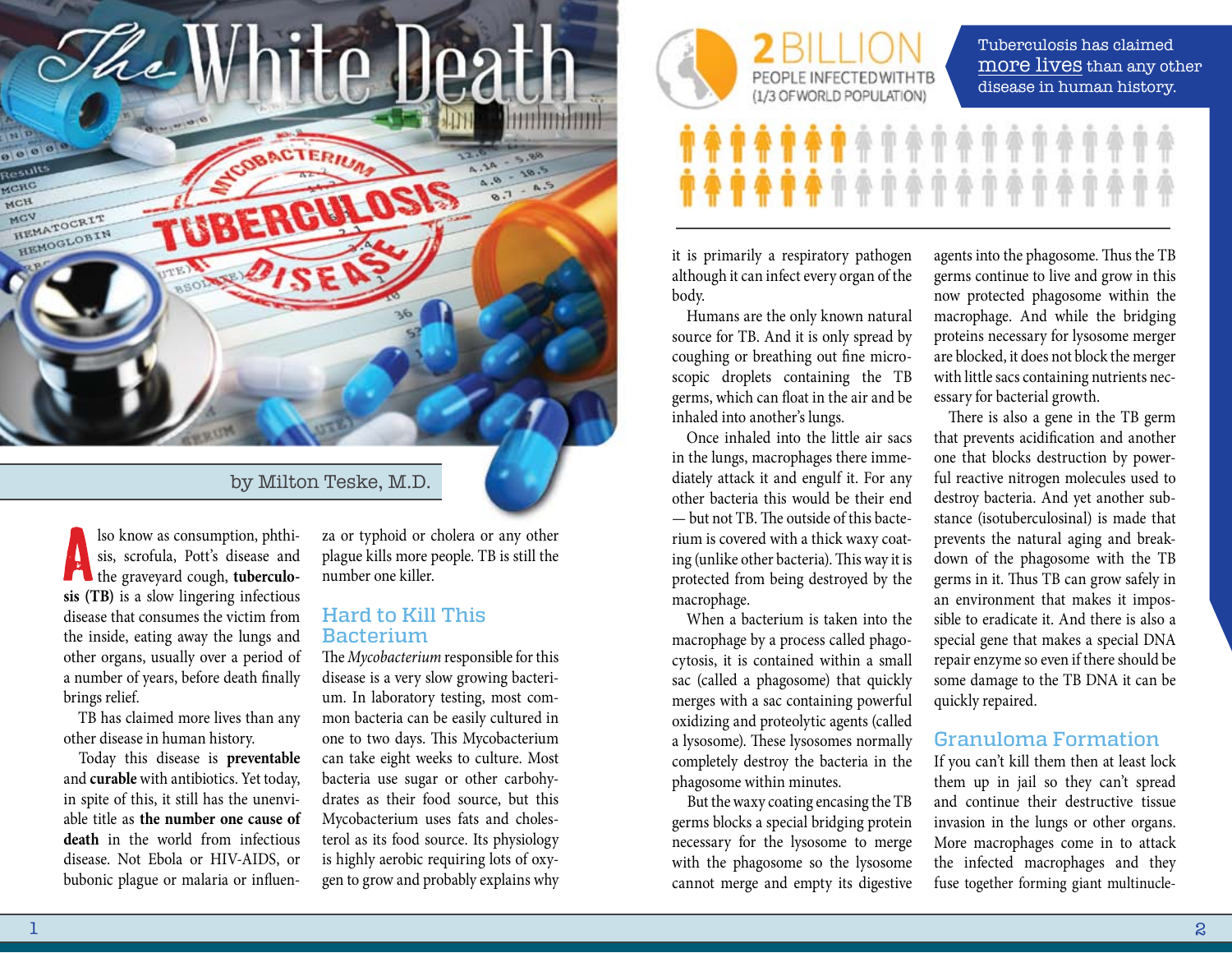ated macrophages. Certain cytokines, fibroblasts and proteins go to work to build a protective wall around these giant multinucleated mac-

rophage masses infected with the

TB germs and this is called a **granuloma.** Special T-lymphocytes surround them making sure that the granuloma is maintained and TB germs stay safely locked inside. These granulomas can be calcified and can be seen on a chest X-ray. But like a modern day prison, the inmates are kept alive and healthy.

Fever

Weight loss Loss of appetite

As long as the immune system is healthy, these T-lymphocytes can keep the TB germs locked up in these granulomas for decades. We call this condition a latent TB infection or LTBI. There is no active TB spreading through the lungs or other organs, and the infected person is not contagious or spreading the infection to others.

The problem comes someday when the immune system becomes weakened. Maybe diabetes or cancer or HIV-AIDS or another infection or old age weakens the immune system, or maybe a medication like steroids or chemotherapy or one of the newer biologicals used to treat arthritis or other autoimmune diseases or even severe stress or environmental toxins can do it. Whatever the mechanism when the T-lymphocyte jail-keepers are weakened and cannot do their job, the TB germs can break out and start spreading through the lungs or even other organs in the body. The LTBI

# **Signs and symptoms**

Nights sweats



Fatigue

bacteria spread through the lungs the normal lung tissue is destroyed, and large cavities or

has now become

active TB.

holes in the lungs develop. These cavities can be filled with necrotic tissue or mucus or purulent sputum that can be coughed up at times. When the infection eats through a blood vessel there can be bleeding into the lung. Coughing up blood-tinged sputum has been considered a death warrant throughout much of history. If a larger artery starts bleeding, the lungs can fill up with blood. Pulmonary hemorrhage was often the cause of death from TB.

The symptoms of active TB besides a bad cough often with some blood-tinge to the sputum are fevers or night sweats, fatigue and weight loss. This was often a slow gradual process taking a number of years. The ongoing weight loss, as the infection consumed one from the inside, led to its common name: **consumption.**

While pulmonary TB is its most common form, it can spread to the brain and spinal cord causing tuberculosis meningitis. It can infect the bones often eating away the spine and is called Pott's disease. In the lymphatic system it can cause enlarged infected lymph nodes often seen in the neck and is called scrofula. These enlarged infected nodes can rupture through the skin and drain at times. It can spread



to the kidneys and other glands. It can become disseminated, spreading through the blood stream to the whole body in a form called miliary TB that soon becomes fatal.

#### Very Infectious

The coughing of active TB is full of infectious mycobacterium. Even a very few of these mycobacterium is enough

to cause an infection when inhaled. A single sneeze can release 40,000 micro droplets — each one capable of causing an infection.

Today one third of the

world is infected with TB (either LTBI or active TB). In much of Asia and Africa up to 80% are positive for TB infection. About *one and a half million* 

Tuberculosis transmitted from person<br>via droplets from the lungs of people with active TB

*people will die this year* from TB (95% of them in the more poverty stricken developing nations). In the U.S. between 5% and 10% are positive for TB infection.

### Trying to get rid of TB

In much of the world a vaccine called BCG is given to try to prevent or at least lessen the severity of the infection. But it is only minimally effective. In the U.S. we do not vaccinate — instead we test and treat positive cases with antibiotics.

We use a TB skin test where a small amount of protein from killed TB germs is injected into the skin of the forearm. If inhaling a TB germ has infected you and your body is fighting it keeping it locked up in a granuloma jail, then your lymphocytes will immediately sense this TB protein injection. Within 48 to 72 hours the spot will become red and swollen hard with all of the lymphocytes swarming to the area and attacking this TB protein. This is a positive TB skin test. We can now confirm it with

> a blood test called OuantiFERON Gold if there is any uncertainty as to the result.

#### **Treatment**

Before the age of antibiotics doctors often prescribed various poisons that often speeded

the demise of the unfortunate victims of tuberculosis. But starting in the middle of the 19th century it became popular to try to slow or stop the spread of the